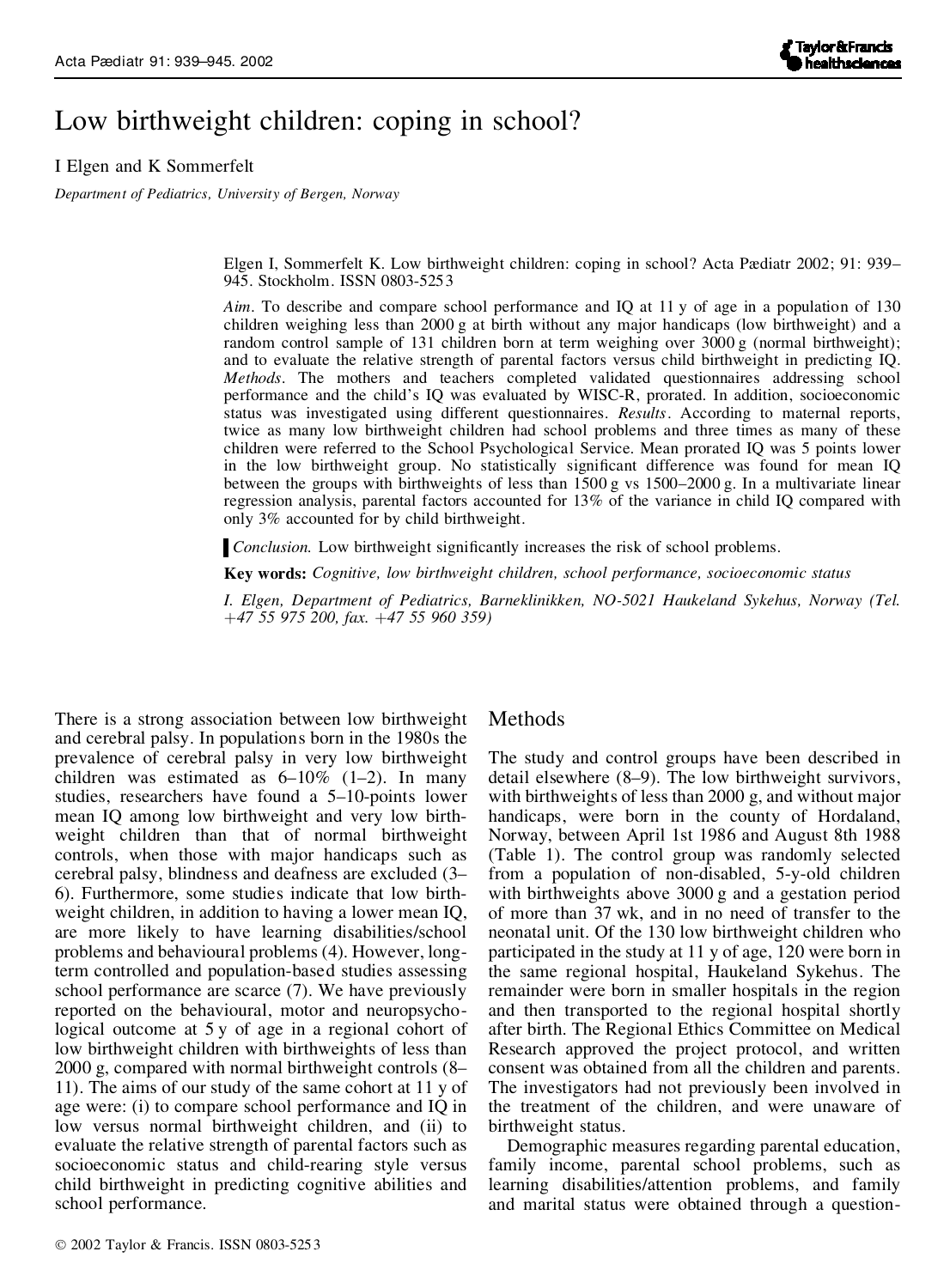*Table 1.* Survival and handicaps among liveborn children with birthweight under 2000 g born during the study period (number %).

| Birthweight group                                             | Total    | $<$ 1000 g | $1000 - 1499$ g | 1500-1999 g |
|---------------------------------------------------------------|----------|------------|-----------------|-------------|
| Total liveborn                                                | 217      | 33         | 60              | 124         |
| Multiple malformation/<br>chromosomal abberation <sup>1</sup> | 8(4)     |            |                 |             |
| Cerebral palsy <sup>2</sup>                                   | 12(6)    |            |                 |             |
| Blind                                                         |          |            |                 |             |
| Deaf                                                          |          |            |                 |             |
| Eligible, intact survivors <sup>3</sup>                       | 174 (80) | 16(48)     | 46 (77)         | 112 (90)    |
| Assessed at age $114$                                         | 130 (75) | 14 (88)    | 36(78)          | 80(71)      |
| Teacher assessment <sup>5</sup>                               | 111 (85) | 11 (79)    | 32(89)          | 68 (85)     |
| Gender: boy/girl                                              | 67/63    |            |                 |             |

<sup>1</sup> Six of these children died before 5 y of age. <sup>2</sup> Nine children had spastic diplegia, one had spastic hemiplegia and two had spastic quadriplegia.

<sup>3</sup> Infants living at 11 y of age without cerebral palsy (by 2 y of age), deafness, chromosomal aberration, or multiple malformation.<br><sup>4</sup> Percentage calculated from number of intact survivors.<br><sup>5</sup> Percentage calculated fr

naire given to the parents at the time of the present investigation. Mother's non-verbal problem-solving abilities were assessed using the Raven Progressive Matrices at the time of the 5-y follow-up (12). Maternal child-rearing attitudes were assessed using a 65-item version of the Child Rearing Practices Report (CRPR) (8, 13–15). Assessment of parental stress (such as competence, social isolation, spousal relationships, role restriction, attachment, health) and total parental stress, which included areas of the child's behaviour (such as adaptability, how demanding the child is) and family life events were obtained from the Parental Stress Inventory (PSI), translated from the original version (16). We evaluated maternal psychological distress, such as depression, anxiety and psychosomatic symptoms using a Norwegian version of the Symptom Check List–Revised (SCL-90R) (8, 17). To facilitate interpretation of the analyses, the maternal Raven score, childrearing factor scores, parental stress index, total parent stress index, maternal psychological distress score were z-transformed to yield standardized variables with means of 0 and standard deviations (SD) of 1. The Raven Progressive Matrices test was completed by 105 (80%) mothers of the low birthweight children (in the study at 5 y of age) compared with 115 (88%) of the control mothers. All mothers of low birthweight children and 130 out of 131 control mothers completed the Child Behaviour Checklist (CBCL). The PSI was completed by 122 (93%) mothers of low birthweight children compared with 119 (91%) mothers of controls. The SCL-90-R was completed by 115 (88%) of the low birthweight mothers and 119 (91%) of the control mothers, and 115 (88%) of the low birthweight mothers and 122 (93%) of the control mothers completed the CRPR.

Psychometric intelligence was assessed using the Norwegian version of the Wechsler Intelligence Scale for Children–Revised (WISC-R) (18). The subscales for word comprehension, similarities, block design and object assembly were assessed, and a prorated IQ was calculated. Arithmetical abilities (mathematics) were assessed using a Norwegian screening test with a maximum of 27 tasks to be completed in 10 min (Myhre 1988).

Each child's school performance was assessed using the CBCL (Achenbach 1991, maternal report) and the Teacher's Report Form (TRF, Achenbach 1991). In addition to the TRF subscales for reading and mathe matics, the CBCL scale for school performance and the TRF scale for academic performance were used (19, 20). Teachers were not aware of birthweight status. A lower score on school performance from the CBCL and academic performance from the TRF indicated more problems. A score lower than the 10th percentile for the control children of the same sex was classified as a school problem (Table 3). None of the children were in special classes or had to repeat grades. Under the Norwegian educational system, most children with severe learning disabilities do not attend special classes or have to repeat grades, but are referred to the School Psychological Service. Pure-tone audiometry and visual acuity assessment with Snellen letters were used to diagnose hearing/visual deficits, which could affect test results.

All eligible children from the study at 5 y of age were still eligible at 11 y of age according to the stated criteria. A total of 130 out of 174 (75%) eligible low birthweight children (Table 1) and 131 out of 170 (77%) eligible control children were examined at a mean age of 11 y and 3 mo (SD 1.5 mo). One of the controls did not take part in the study but the mother participated through answering the questionnaires. Of the 43 out of 174 low birthweight children missing, 19 did not want to participate, 12 did not answer, 7 had moved away, and 5 were untraceable. Of the 40 out of 170 controls missing, 17 did not want to participate, 11 did not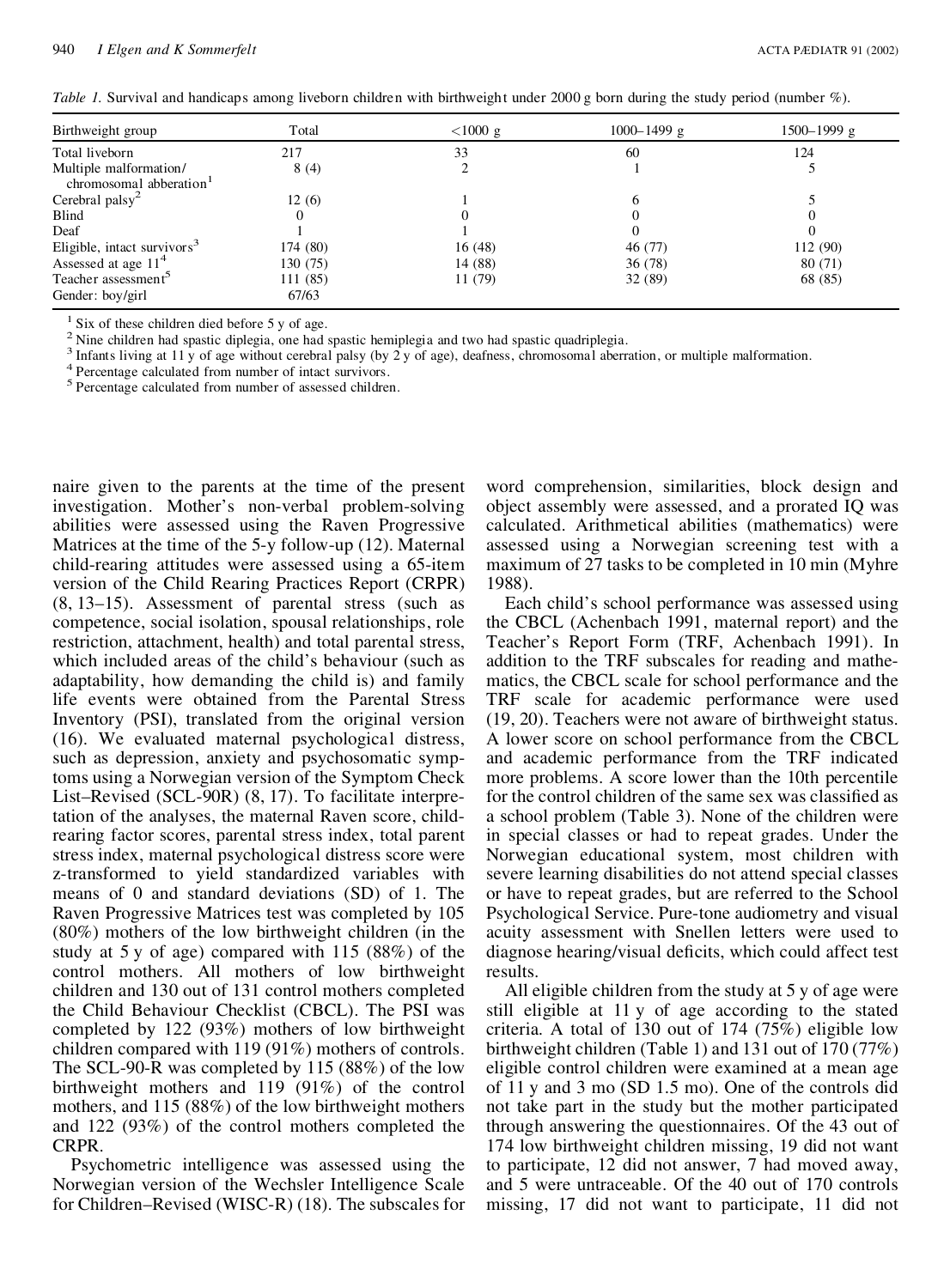| <i>Table 2.</i> Demographic data for low and normal birthweight families. |  |  |
|---------------------------------------------------------------------------|--|--|
|---------------------------------------------------------------------------|--|--|

| Birthweight group                              | $<$ 2000 g (n = 130)<br>Mean $(SD)$ | $>3000 \text{ g}$ ( <i>n</i> = 131)<br>Mean $(SD)$ | Difference of means | 95% CI of difference | $P(t-test)$ |
|------------------------------------------------|-------------------------------------|----------------------------------------------------|---------------------|----------------------|-------------|
| Paternal education (y)                         | 12.1                                | 13.3                                               | 1.3                 | $0.5$ to $2.1$       | 0.002       |
| Average income (in NOK 1000)                   | 40.9(2.8)                           | 45.5(4.1)                                          | 4.6                 | $-1.4$ to 5.3        | 0.36        |
| Maternal education (y)                         | 12.3                                | 13.3                                               | 1.0                 | $0.4$ to 1.7         | 0.002       |
| Maternal age $(y)$                             | 31.7(5.2)                           | 32.6(4.5)                                          | 0.9                 | $-0.4$ to 2.2        | 0.15        |
| Maternal psychological distress <sup>1,2</sup> | 0.34(0.33)                          | 0.27(0.24)                                         | 0.07                | $-0.14$ to 0.007     | 0.07        |
| Maternal Raven Score <sup>2,3</sup>            | $-0.08(1.0)$                        | 0.14(1.0)                                          | 0.21                | $-0.48$ to 0.05      | 0.11        |
| Number of siblings                             | 1.8(1.06)                           | 1.8(0.87)                                          | 0.01                | $-3.1$ to 0.18       | 0.59        |
| Childrearing practices <sup>2,4</sup>          |                                     |                                                    |                     |                      |             |
| Nurturance                                     | $-0.13(0.09)$                       | 0.14(0.08)                                         | $-0.27$             | $-0.51$ to $-0.03$   | 0.03        |
| Restrictiveness                                | 0.08(0.10)                          | $-0.07(0.08)$                                      | 0.15                | $-0.09$ to 0.40      | 0.27        |
| Permissiveness                                 | 0.03(0.09)                          | $-0.03(0.08)$                                      | 0.06                | $-0.19$ to 0.31      | 0.63        |
| Overruling                                     | 0.08(0.09)                          | $-0.09(0.08)$                                      | 0.16                | $-0.08$ to 0.41      | 0.19        |
| Parent Domain stress <sup>2,5</sup>            | 0.08(0.1)                           | $-0.07(0.09)$                                      | 0.15                | $-0.12$ to 0.42      | 0.28        |
| Total Parental Stress <sup>4,5</sup>           | 0.18(1.0)                           | $-0.15(1.0)$                                       | 0.34                | $0.06$ to $0.62$     | 0.02        |
| Family life event <sup>4,5</sup>               | 1.3(1.4)                            | 1.2(1.4)                                           | 0.03                | $-0.33$ to 0.39      | 0.87        |
|                                                | Proportion                          |                                                    | $p(\chi^2)$         |                      |             |
| Single parent family                           | 15/125                              | 10/125                                             | 0.3                 |                      |             |
| Maternal smoking in pregnancy                  | 55/111                              | 38/125                                             | 0.04                |                      |             |
| Parental school problems                       | 26/124                              | 18/120                                             | 0.2                 |                      |             |

<sup>1</sup> Symptom Check List-Revised (SCL-90R).<br>
<sup>2</sup> Factor scores z-transformed to a mean of 0 and a standard deviation of 1 were used.<br>
<sup>3</sup> Raven Progressive Matrices test. The age corrected score, z-transformed to a mean of child's behaviour.

answer, 4 had moved away, and 8 were untraceable. Among the 19 low birthweight children who did not want to participate, the mothers reported that 18 children were doing well in school and had no behavioural problems. For the 131 controls, 108 (82%) teachers answered the TRF. Mean birthweight of the low birthweight children was 1537 g (SD 367) and mean gestational age was 32 wk (SD 3). Compared with the control group, the low birthweight children were raised in families where the fathers and mothers had a lower mean education, mean total parental stress was higher, child rearing tended to be less nurturing, and maternal smoking during pregnancy was more common (Table 2). All low birthweight children and 128 of the 131 controls completed the audiometry tests, and 38 low birthweight children as compared with 23 controls had deficits of 40 decibels or more at 1000 and/ or 2000 Hz in both ears giving an OR of 1.9 (95% CI, 1.1 to 3.4). However, these children did not have a lower mean IQ than the rest of the children and were therefore retained for analysis. All the children com pleted the visual examination, but, allowing for the use of glasses, all the children were without visual deficits defined as visus lower than 6/9.

#### *Statistical analyses*

First, mean group differences between the low birth weight and control groups for parental risk factors and outcome variables were compared using *t-*tests and differences in proportions using the  $\chi^2$  test (Tables 2 and 3). Second, the odds ratios for the outcome variables were adjusted for confounding by parental factors using multiple logistic regression analyses with forward stepwise selection of variables. Only those parental variables that were significantly different for the two groups were made available to the analyses. Cases with missing parental variables were excluded from these analyses. Third, the parental factors presented in Table 2 were subjected to hierarchical, stepwise, multiple linear regression analysis with prorated IQ as the dependent, continuous variable (Table 4). An identical analysis was repeated with academic performance as the dependent variable. Fourth, we investigated interactional effects for the strongest parental predictors of child IQ from the multiple regression analyses. This was done by computing a new variable, a product of the parental variable in question and the birthweight group status variable. The new variable was forcibly entered into the model with prorated IQ as the dependent variable. Similar procedures were repeated using the other strong parental variables. SPSS for Windows, version 10.0, was used for the statistical analyses (21).

# Results

Twice as many low birthweight children had a school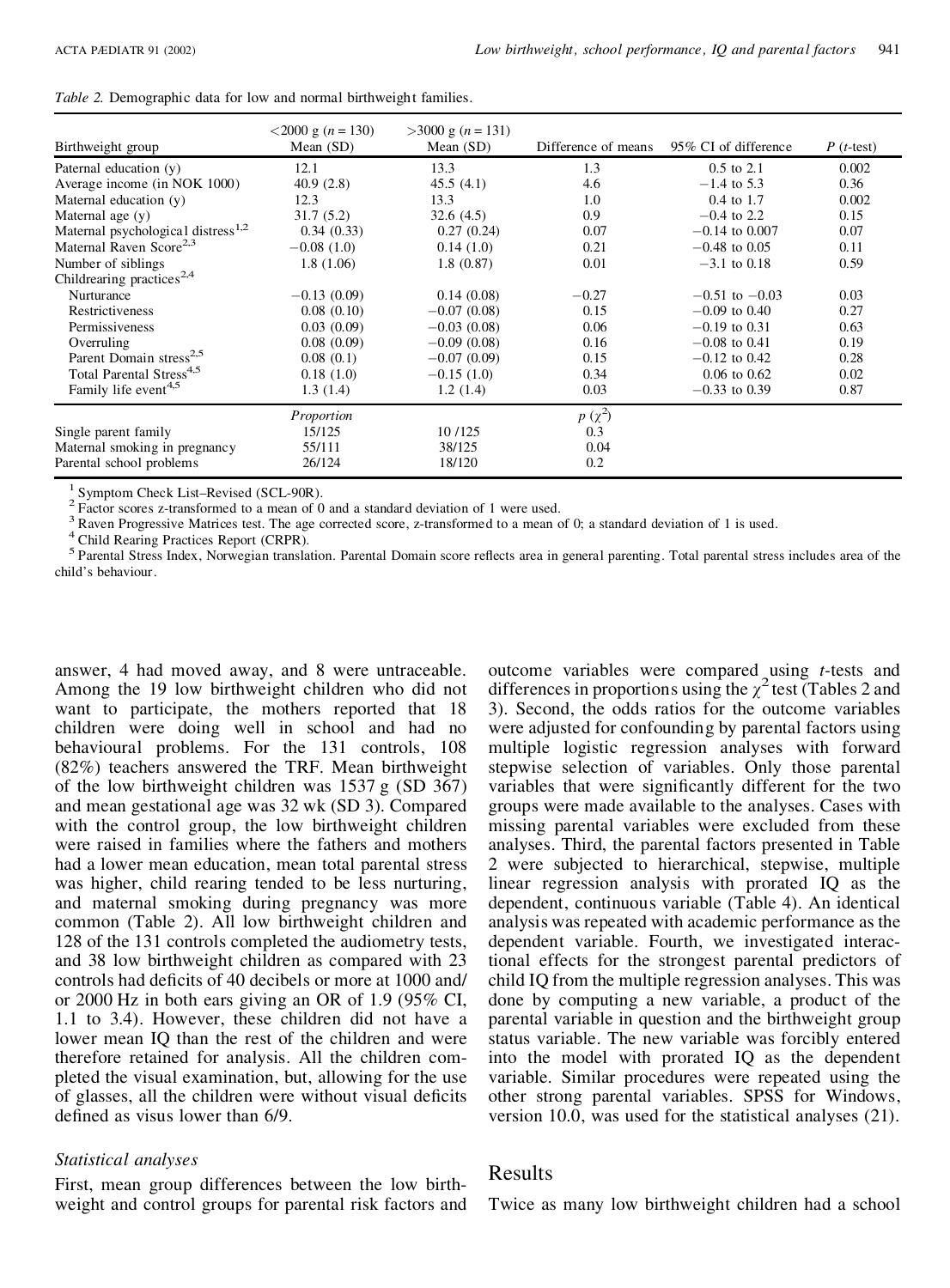|  |  |  |  |  |  | Table 3. Child IQ and school performance for low and normal birthweight children. |  |
|--|--|--|--|--|--|-----------------------------------------------------------------------------------|--|
|--|--|--|--|--|--|-----------------------------------------------------------------------------------|--|

| Birthweight group                       | $<$ 2000 g<br>$(n = 130)$<br>Mean $(SD)$ | >3000 g<br>$(n = 131)$<br>Mean $(SD)$ | Difference of means<br>(95% CI of difference)              | $\boldsymbol{P}$<br>$(t$ -test                                  |
|-----------------------------------------|------------------------------------------|---------------------------------------|------------------------------------------------------------|-----------------------------------------------------------------|
| Prorated IQ<br>Mathematics <sup>1</sup> | 96(13)<br>16(5)                          | 101(10)<br>18(4)                      | 4.9 $(2.1 \text{ to } 7.7)$<br>2.6 $(1.5 \text{ to } 3.6)$ | $p = 0.001$<br>$p = 0.001$                                      |
| Birthweight group                       | $< 2000 \text{ g}$<br>$n(\%)$            | $>3000$ g<br>$n(\%)$                  | OR (95% CI)<br>Unadjusted                                  | OR (95% CI)<br>Adjusted for demographic<br>factors <sup>2</sup> |
| Total no. of children                   | $n = 130$                                | $n = 131$                             |                                                            |                                                                 |
| Low $IO^3$                              | 24 (19)                                  | 7(6)                                  | $3.9*$ (1.8 to 7)                                          | 1.8 $(0.9 \text{ to } 3.0)$                                     |
| Mental retardation <sup>3</sup>         | 3(2)                                     | $\mathbf{0}$                          |                                                            | $2.0$ (0.4 to 6.0)                                              |
| Mother's report                         |                                          |                                       |                                                            |                                                                 |
| School performance <sup>4</sup>         | 22(17)                                   | 9(7)                                  | $2.7*$ (1.2 to 6)                                          | $2.2*$ (1.2 to 4.3)                                             |
| <b>Mathematics</b>                      | 29(23)                                   | 10(8)                                 | $3.4*$ (1.6 to 7.3)                                        | $1.8*$ (1.0 to 3.2)                                             |
| Norwegian                               | 29(23)                                   | 18 (14)                               | 1.8 $(0.8 \text{ to } 2.9)$                                |                                                                 |
| Special education/<br>assistance        | 41 (32)                                  | 29(23)                                | $2.6(0.4 \text{ to } 1.1)$                                 |                                                                 |
| School psychological<br>service         | 36(29)                                   | 16(13)                                | $2.7*$ (1.4 to 5.2)                                        | $2.5*$ (1.6 to 4.2)                                             |
| Teacher's evaluation                    |                                          |                                       |                                                            |                                                                 |
| Total no. of children                   | $n = 111$                                | $n = 108$                             |                                                            |                                                                 |
| Academic performance <sup>5</sup>       | 12(11)                                   | 9(9)                                  | 1.3                                                        |                                                                 |
| <b>Mathematics</b>                      | 30(31)                                   | 9(11)                                 | $3.9*$ (1.7 to 8.8)                                        | $2.5*(1.2 \text{ to } 4.8)$                                     |
| Norwegian language                      | 21(21)                                   | 30(29)                                | 1.5                                                        |                                                                 |

\*  $p < 0.05$ .<br>
<sup>1</sup> A Norwegian mathematical screening test (Myhre 1988).<br>
<sup>2</sup> Adjusted for paternal/maternal education, child-rearing practice (nurturance), total parental stress and maternal smoking in pregnancy.<br>
<sup>2</sup> Adj

problem compared with controls according to the maternal report, when confounding factors were controlled for. Mathematical problems reported by mothers and teachers were twice as common in the low birth weight group; teachers reported on 16 of the 23 low birthweight children with mathematical problems re ported by the mothers compared with 5 of the 7 controls. Two to three times as many low birthweight children were referred to the School Psychological Service (Table 3). The mean prorated IQ was 5 points lower in the low birthweight group  $(Table 3)$ . No significant difference was found for mean IQ between children with birthweights of less than 1500 g  $(n = 50)$  and those with birthweights between 1500 and 2000 g ( $n = 80$ ). In these two groups, mean IQ was  $96 (SD 12) (1500 g)$  vs 95 (SD 13) (1500–2000 g). There were no significant gender differences in mean IQ in either the low birthweight group or the control group. The 13 children with cerebral haemorrhage detected on ultrasound scan in the neonatal period had a similar mean IQ to those without haemorrhage.

Among the 22 low birthweight children with school problems (mothers' report, CBCL), we found that 10 had a low IQ, and 21 had been referred to the School Psychological Service. The teacher reported 10 of the 22 to be without academic problems compared with 2 out of 7 controls (OR: 4.3; 95% CI, 0.04 to 1.5). Among the 36 low birthweight children referred to the School Psychological Service, 13 had no school problems (mothers' report, CBCL). Among the 29 low birthweight children with problems in mathe matics, 17 also had language problems. No statisti cally significant difference was found in the number of children with school problems for those with birthweights of less than  $1500 \text{ g}$  ( $n = 50, 10\%$ ) compared with those with birthweights between 1500 and 2000 g (*n* = 80, 18%), OR 2.1 (95% CI, 0.6 to 6.9,  $p = 0.23$ .

In the hierarchical, stepwise, multiple linear regres sion analysis, the final model explained  $16\%$  of the variance in child IQ. Removal of the birthweight group status variable from the last block reduced the explained variance by 3%, indicating that approximately 3% of the variance in child IQ was attributable to birthweight and 13% to demographic factors. Paternal education was the strongest predictor of child IQ in addition to maternal IQ (Table 4). No statistically significant interactional effects were found for any of the investi gated demographic variables. A similar hierarchical, stepwise, multiple regression analysis with school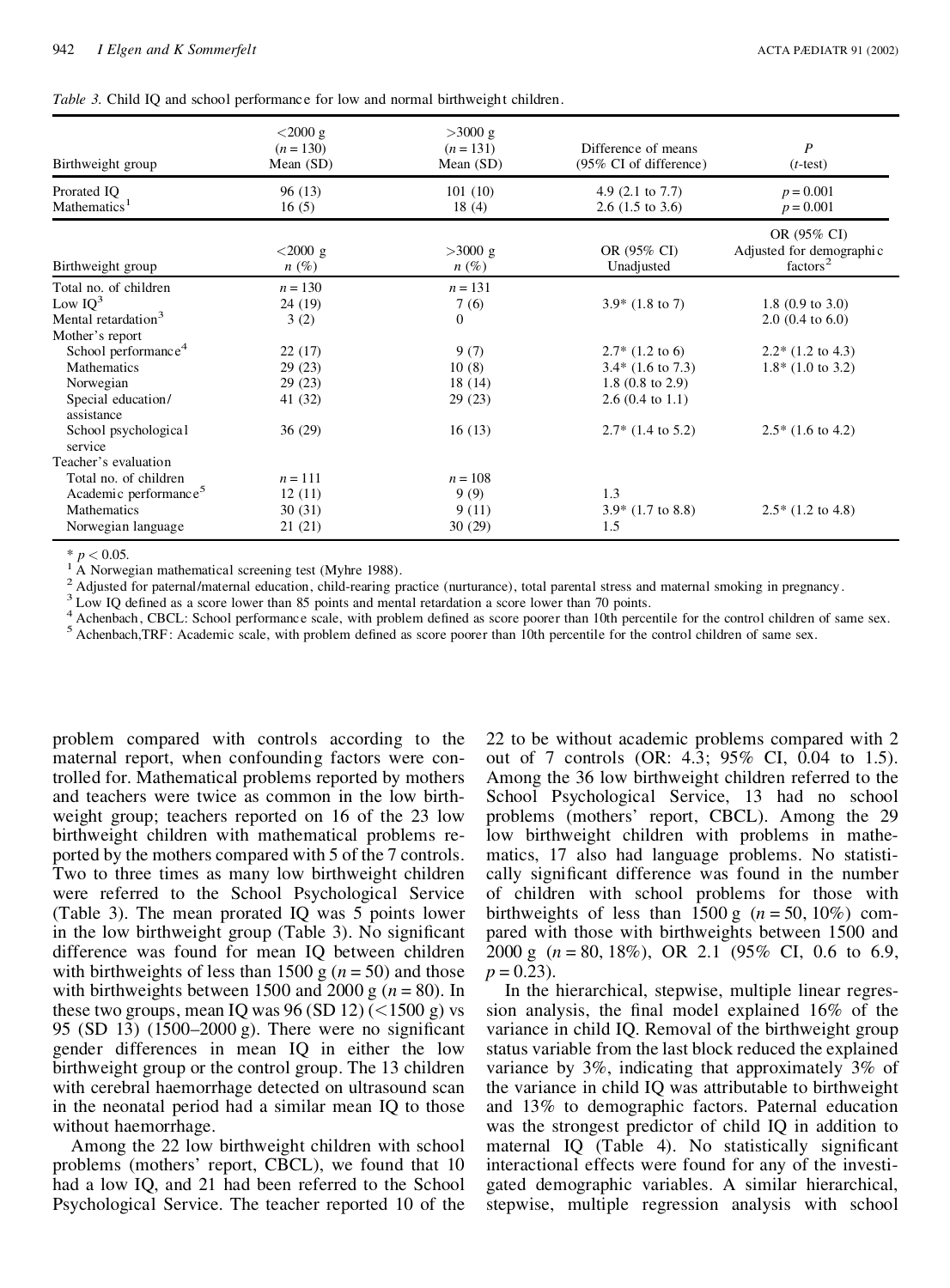|  |  |  | Table 4. Child prorated IQ according to birthweight adjusted for demographic factors. Hierarchical stepwise multiple linear regression |  |  |  |
|--|--|--|----------------------------------------------------------------------------------------------------------------------------------------|--|--|--|
|  |  |  | analyses in combined low and normal birthweight children that had complete data sets for the variables analysed $(n = 208)$ .          |  |  |  |

| Analysis block                                         | Adjusted $R^2$ | Independent variables | B 95% (CI of B)             |         |       |
|--------------------------------------------------------|----------------|-----------------------|-----------------------------|---------|-------|
| Dependent variable: child prorated IO                  |                |                       |                             |         |       |
| Block 1                                                |                |                       |                             |         |       |
| Birthweight group                                      | 0.05           | Birthweight group     | $-5.0$ ( $-7.8$ to $-2.1$ ) | $-0.21$ | 0.001 |
| Block 2                                                |                |                       |                             |         |       |
| Addition of socioeconomic variables<br>and maternal IO | 0.14           | Paternal education    | $0.8$ (0.3 to 1.3)          | 0.23    | 0.001 |
|                                                        |                | Birthweight group     | $-3.9$ (-6.7 to -1.0)       | $-0.17$ | 0.009 |
|                                                        |                | Raven score           | $3.7(0.8 \text{ to } 6.6)$  | 0.16    | 0.01  |
| Block 3                                                |                |                       |                             |         |       |
| Addition of child rearing                              | 0.16           | Paternal education    | $0.8$ (0.3 to 1.3)          | 0.21    | 0.002 |
| Maternal well-being                                    |                | Birthweight group     | $-4.0$ (-6.9 to -1.1)       | $-0.18$ | 0.008 |
|                                                        |                | Maternal Raven score  | 4.0 $(1.0 \text{ to } 6.9)$ | 0.17    | 0.009 |
|                                                        |                | Permissiveness (CRPR) | $-1.5$ (-3.0 to -0.1)       | $-0.14$ | 0.04  |

In *block 2* birthweight group, monthly income, paternal education, maternal education, maternal Raven score, parental school problems, maternal age, single parent family status and mothers smoking during pregnancy were subjected to analysis as independent variables.

In *block* 3 birthweight group, child sex, maternal psychological distress, family life-events and parental social support/stress (PSI), the four childrearing practices factor variables (CRPR) were subjected to analysis as independen t variables.

The independent variables in the table were those that made significant independent contributions to explaining variance in child IQ.  $\beta$  is the unstandardized regression coefficient.

performance (CBCL) asthe continuous variable showed that 2% of the variance in school performance was attributable to birthweight and 12% to demographic variables.

# Discussion

The major findings of the present study were that twice as many low birthweight children had school problems compared with normal birthweight controls, although mean IQ was only 5 points lower. Furthermore, parental/demographic factors were much stronger pre dictors of child outcome than birthweight.

The present study was population based and loss to follow-up was 25%. However, mean birthweight and gestational age for those lost to follow-up were comparable with those who were assessed. Demo graphic characteristics of the population can be assumed to be similar to those of Norway as a whole. The distribution of birthweights and prevalence of malfor mations and chromosomal aberrations in the low birthweight group studied were also representative (22).

The parents of low birthweight children in our study were somewhat disadvantaged, compared with the parents of control children, with regard to demographic factors. This finding is similar to reports from countries with a higher proportion of residents of low socio economic status (23, 24). However, the differences were small and limited to only some of the variables studied.

A somewhat lower mean IQ in low birthweight children, typically approximately one-third of a stan dard deviation as in the present study, has been found in many previous studies (6). A major concern has been that, although mean IQ in low birthweight children has been one-third of a standard deviation lower, academic school problems may be a greater problem (7, 25–26). In the present study, this concern was confirmed with a twofold increase in school problems for the low birthweight children. One could argue that demands in school on intellectual capacity are still moderate at the age of the children in the present study. If so, a further follow-up could disclose a higher proportion of aca demic school problems. Saigal et al. (26) reported a twofold increase in the need for special education in extremely low birthweight children at 8y of age compared to controls (25). However, at 12–16 y of age they found an eightfold increase (26). In the Norwegian school system the teacher does not give grades at the class level of the children in the present study and exams are only given in mathematics and Norwegian language. In other words, teachers may have an incomplete insight into the children's academic abilities. On the other hand, in the two main subjects, mathematics and Norwegian language, with a two to threefold increase in academic problems, there seemed to be accordance between mothers' and teachers' reports. In a large hospital-based study of low birth weight children at 9 y of age, and with similar birth weights to those in the present study, Klebanov et al. found a twofold increase in school difficulties over controls in the two groups with birthweights of 1000– 1500 g and  $1500-2500$  g, respectively. Those with extremely low birthweights had a fourfold increase (7). In our study there were only 14 extremely low birthweight children, excluding reliable analyses for that subgroup.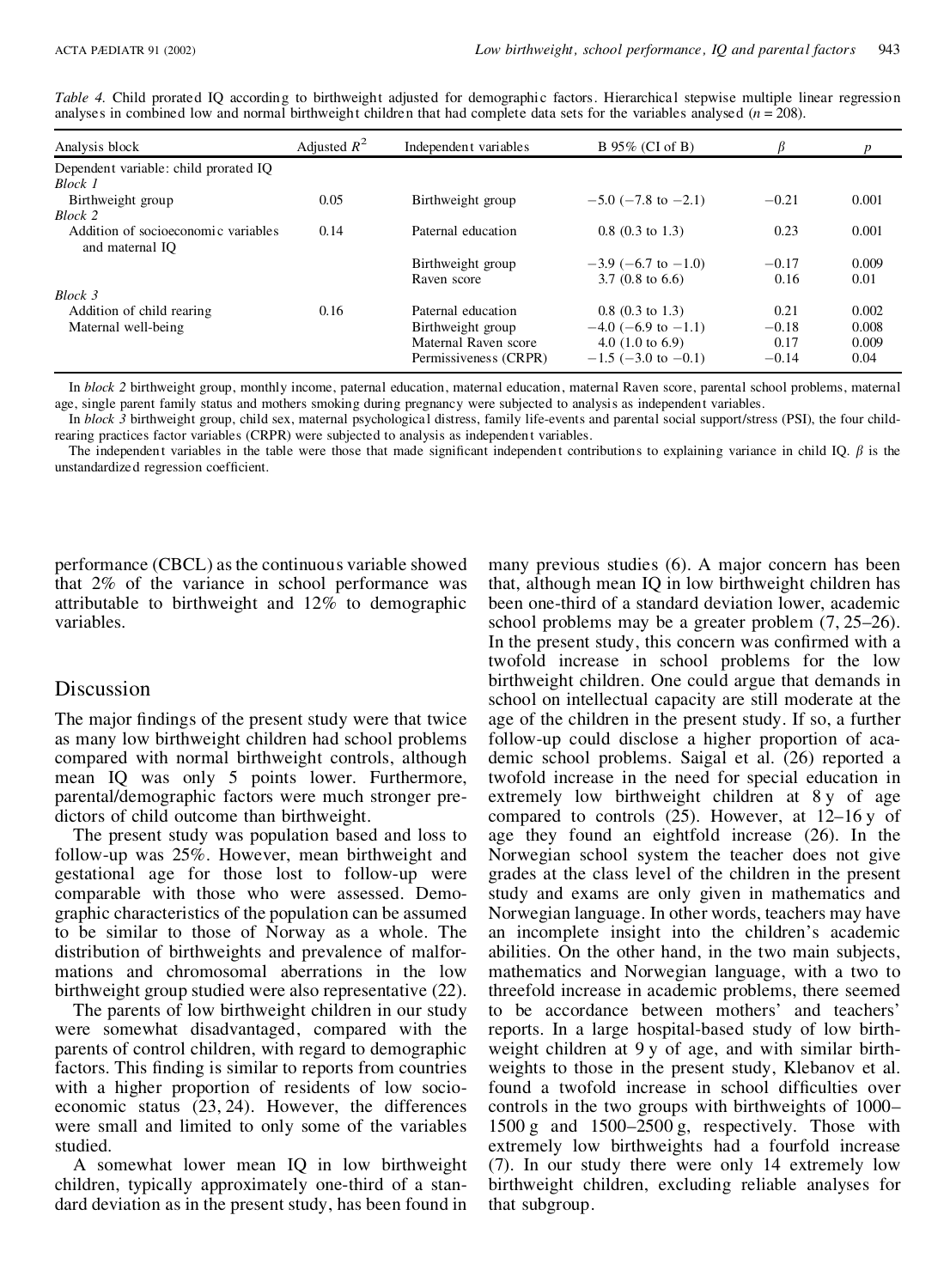In the present study every third low birthweight child received special education, which might lead one to conclude that a special intervention programme for low birthweight children would be appropriate. However, as many as every fourth control child received special education, which puts the finding into the proper perspective. Such findings underscore how important it is to include a large random control sample in follow up studies. Two to three times as many low birthweight children compared to control children were referred to school psychological services. This may be due to the academic school problems discussed previously or to behavioural problems such as attention deficits  $(27, 28)$ . Behavioural outcome at 11 y of age in the present cohort will be reported separately.

Small group differences were found between the low birthweight and the control families regarding the investigated parental factors. However, these factors were much more important than birthweight in predicting child outcome, as has been found in our previous studies (8, 27). Since no interactional effects were found, this strong predictive power of parental factors was equal for low birthweight children and controls. The dominant role of parental factors related to socio economic status over assessable parental stress and maternal well-being in predicting child IQ was also seen in our study at 5 y of age (8). In Hack's review of outcome of intrauterine growth-retarded (IUGR) chil dren, it was found that ongoing detrimental effects of socioenviromental deprivation throughout the lifespan play a much greater role in determining outcome than any potential effect of intrauterine growth failure on the developing nervous system (29).

We conclude that low birthweight is associated with an increase in school problems at 11 y of age. The present study adds to an increasing body of literature that undermines the hypothesis originating in the 1960s and 1970s stating that infants with biological risk factors such as low birthweight are especially vulner able to environmental risk factors.

*Acknowledgements.—*We thank Professor Trond Markestad for his extensive advice and support in initiating and completing this study and the staff at institute for Biological and Medical Psychology, University of Bergen, for the invaluable help in collecting the data for this project. The study was funded by the Norwegian Foundation for Health and Rehabilitation, Grant Np: 1997/46, and by the Norwegian Research Council (NFR), Grant Np: 123355/320.

### References

- 1. Holt J, Weidle B, Kaaresen PI, Fundingsrud HP, Dahl LB. Very low birthweight infants: outcome in a sub-Arctic population . Acta Pædiatr 1998; 87: 446–51
- 2. Doyle LW, Betheras FR, Ford GW, Davis NM, Callanan C. Survival, cranial ultrasound and cerebral palsy in very low birthweight infants: 1980s versus 1990s. J Paediatr Child Health 2000; 36: 7–12
- 3. Hack M, Breslau N, Aram D, Weissman B, Klein N, Borawski- Clark E. Effect of very low birthweight and social risk on

neurocognitiv e abilities at school age. J Dev Behav Pediatr 1992; 13: 412–20

- 4. Saigal S, Szatmari P, Campell D, King S. Cognitive abilities and school performance of extremely low birthweight children and matched term control children at age 8 years: a regional study. J Pediatr 1991; 118: 751–60
- 5. Sykes D, Hoy E, Bill J, McClure B, Halliday H, Reid M. Behavioural adjustment in school of very low birthweight children. J Child Psychol Psychiatr 1997; 38: 315–25
- 6. Ornstein M, Ohlsson A, Edmonds J, Asztalos E. Neonatal follow up of very low birthweight/extremely low birthweight infants to school age: a critical overview. Acta Pædiatr 1991; 80: 741–8
- 7. Klebanov P, Brooks-Gunn J, McCormick M. School achieve ment and failure in very low birthweight children. Dev Behav Pediatr 1994; 15: 248–56
- 8. Sommerfelt K, Ellertsen B, Markestad T. Parental factors in cognitive outcome of non-handicappe d low birthweight infants. Arch Dis Child 1995; 73: F135–F42
- 9. Sommerfelt K, Ellertsen B, Markestad T. Low birthweight and neuromotor development: a population based, controlled study. Acta Pædiatr 1996; 85: 604–10
- 10. Sommerfelt K, Troland K, Ellertsen B, Markestad T. Behavioral problems in low birthweight preschoolers. Dev Med Child Neurol 1996; 38: 927–40
- 11. Sommerfelt K, Troland K, Ellertsen B, Markestad T. Neuropsy chological performance in low birthweight preschoolers: a population-based , controlled study. Eur J Pediatr 1998; 157: 53–8
- 12. Raven JC. Progressive matrices. London: HK Lewis; 1965
- 13. Block J.The Child-Rearing Practices Report (CRPR): a set of Qitems for the description of parental socialization , attitudes and values. Berkeley: Berkeley University of California, Institute of Human Development; 1965
- 14. Dekovic M, Janssens JM, Gerris JR. Factor structure and construct validity of Block Child-Rearing Practices Report (CRPR). Psychologica l Assessment, 1991; 3: 182–7
- 15. Rickel AU, Biasatti LL. Modification of the Block, Child-Rearing Practices Report. J Clin Psychol 1982; 38: 129–34
- 16. Abidin R. Parenting Stress Index Manual. 3rd ed. Charlottesville , VA: Pediatr Psych Press; 1990
- 17. Derogatis L. Administration, scoring and procedure s manual—I. Baltimore: Clinical Psychometric Research; 1983
- 18. Wechsler D. Wechsler Intelligenc e Scale for Children—revised. New York: The Psychological Coorporation ; 1974. Norwegian translation : Undheim JO,1978
- 19. Achenbach TM. Manual for the Child Behavior Checklist and 1991 profile. Burlington VT: University of Vermont, Department of Psychiatry; 1991
- 20. Achenbach TM. Manual for the Teacher's Report Form and 1991 profile. Burlington VT: University of Vermont, Department of Psychiatry; 1991
- 21. SPSS for Windows, version 10.0
- 22. Medical Birth Registry of Norway. Medical aspects of births, secular trends 1967–84. Bergen: University of Bergen; 1987
- 23. Pfeiffer SI, Aylward GP. Outcome for preschoolers of very low birthweight: sociocultural and enviromental influences. Percept Mot Skills 1990; 70: 1367–78
- 24. Pharoah POD, Stevenson CJ, Cooke RWI, Stevenson RC. Clinical and subclinical deficits at 8 years in a geographically defined cohort of low birthweight infants. Arch Dis Child 1994; 70: 264–70
- 25. Saigal S, Rosenbaum P, Szatmari P, Campell D. Learning disabilitie s and school problems in a regional cohort of extremely low birth weight  $(<1000 g)$  children: a comparison with term controls. Dev Behav Pediatr 1991; 12: 294–300
- 26. Saigal S, Hoult LA, Streiner Dl, Stoskopf BL, Rosenbaum P. School difficulties at adolescence in a regional cohort of children who were extremely low birth weight. Pediatrics 2000; 105: 325– 31
- 27. Hack M, Breslau N, Aram D, Weissmann B, Klein N, Borawski-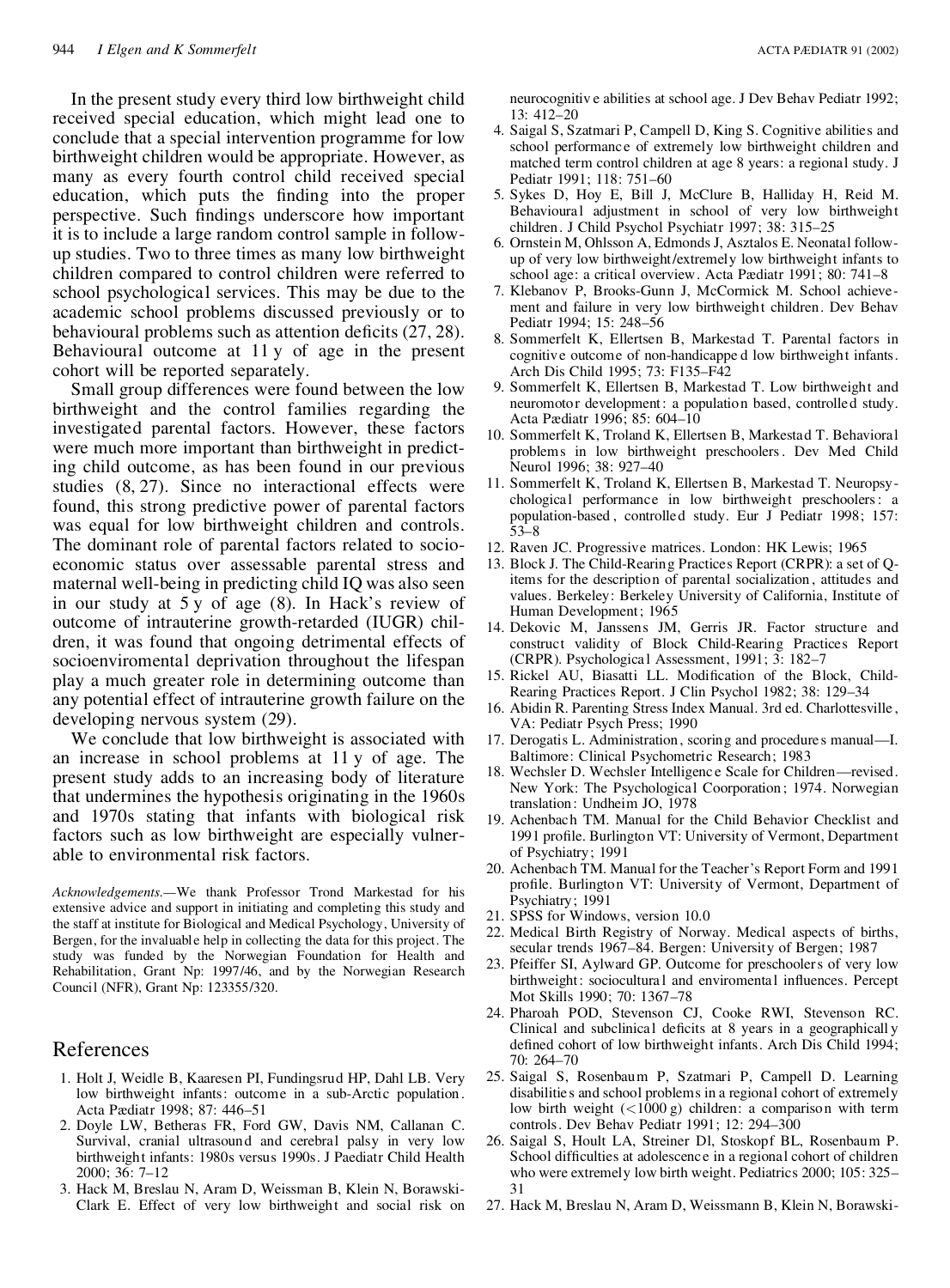Clark E. The effect of very low birth weight and social risk on neurocognitiv e abilities at school age. J Dev Behav Pediatr 1992; 13: 412–20

- 28. Breslau N, Chilcoat HD. Psychiatric sequelae of low birth weight at 11 years of age. Biol Psychiatry 2000; 47:1005–11
- 29. Hack M. Effects of intrauterine growth retardation on mental

performance and behavior, outcomes during adolescence and adulthood. Eur J Clin Nutrition 1998; 52: 65–71

Received June 21, 2001; revision received Dec. 17, 2001; accepted March 26, 2002